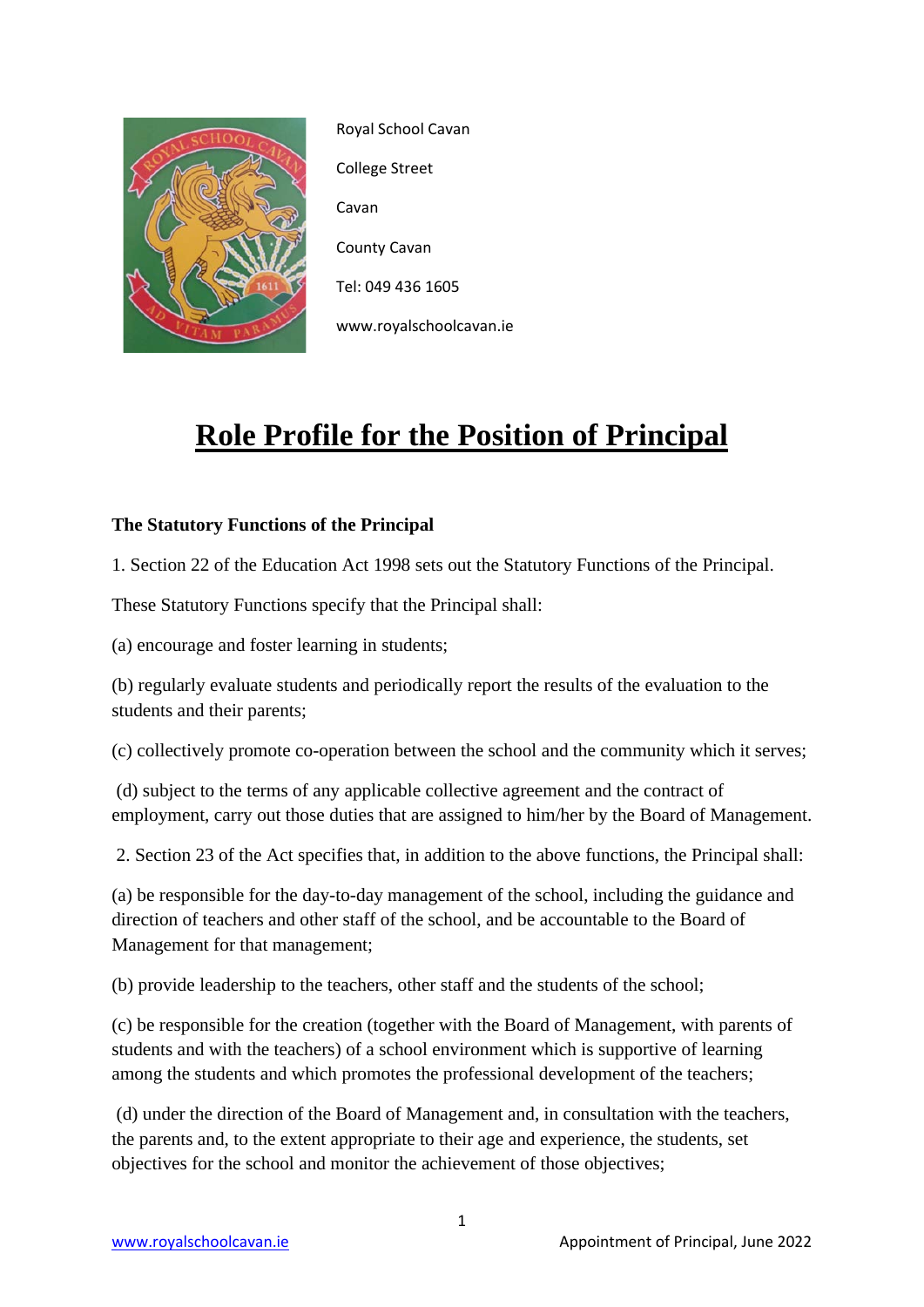(e) encourage the involvement of parents of students in the education of those students and in the achievement of the objectives of the school.

## **Management**

## **Governance.**

3. Patrons. The persons designated as the Patrons of Cavan Royal School are those who stand appointed as members of the Cavan Protestant (Local) Board of Education (also known as Governors) under the Education Endowments Act 1883.

It is the duty of the Governors, for the purposes of ensuring that the School is managed in a spirit of partnership, to appoint a Board of Management, under Section 14.(1) of the Education Act 1998.

4. Board of Management. It is the duty of the Board of Management to manage the School on behalf of the Governors, for the benefit of the students and their parents, and to provide or cause to be provided an appropriate education for each student in the School.

## **Authority to Manage**

5. The Principal has overall authority under the direction of the Board of Management for the day to day management of the School. Subject to such direction as may be given from time to time by the Board of Management, the Principal controls the internal organisation, management and discipline of the School, including the assignment of duties to members of the teaching and non-teaching staff.

6. For the purposes of carrying out his/her functions and responsibilities, the Principal has all such powers and authorities as are necessary or expedient in that regard.

7. The Principal attends the meetings of and acts as Secretary to the Governors and the Board of Management. The Principal is also entitled to be a member of any and every committee appointed by the Board of Management.

8. The Principal shall submit, in writing, to the Governors and to the Board of Management all such statements and reports affecting the conduct and running of the School as the Governors and the Board of Management shall require.

9. The Governors, Board of Management and the Principal have a general duty of respect, support and loyalty towards each other. Such mutually affirming relationships should be apparent to the whole School community.

# **Attendance of the Principal**

10. The Principal will be required to be in attendance for days during the school year when the Board of Management determines that the School should be open for students and in accordance with Department of Education and Skills regulations.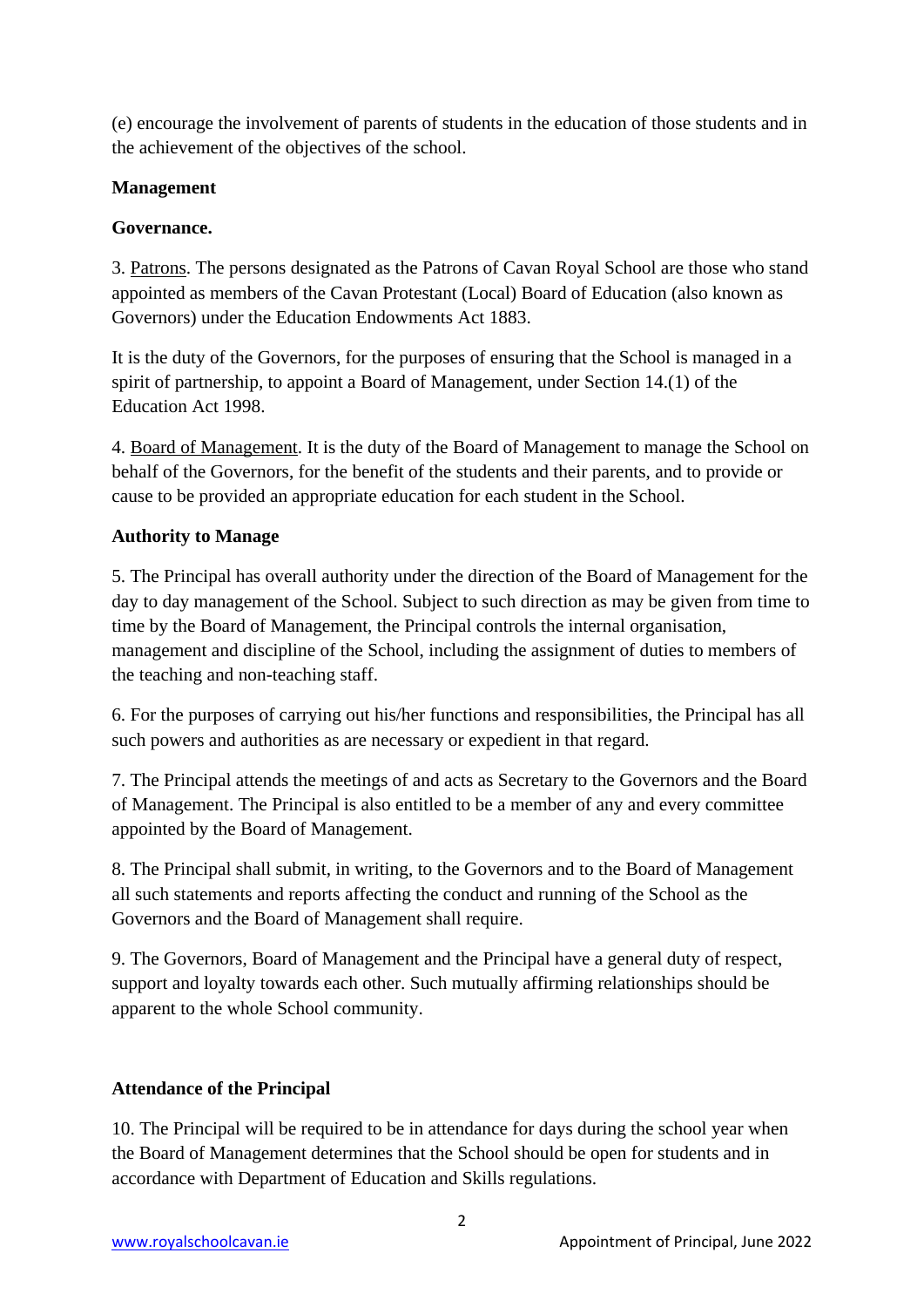11. The Principal will be required by the Board of Management to be present in the School for periods during the State Examinations and for other reasonable periods outside of the normal opening hours and days of the School such as may be necessary from time to time. The Principal shall enter into an agreement with the Board of Management in respect of arrangements for such attendances.

12. Before the beginning of the school year, the Principal shall be available as reasonably required to ensure that all necessary preparations are carried out for the re-opening of the School and shall inform the Chairperson of the Board of Management of the preparations involved.

13. The Principal shall ensure that appropriate arrangements are in place for the reception and distribution of Leaving Certificate examination results and for consultation with students and parents.

# **Day-to-Day Duties**

14. In addition to the above, the obligations of the Principal in general terms are as follows:

(a). The Principal controls the internal organisation, management and discipline of the School, including the assignment of duties to members of the teaching and non-teaching staff.

(b). The Principal, together with the teachers in the School acting under his/her direction, has responsibility for the instruction provided to the students in the School and contributes, generally, to the education and personal development of those students.

(c). The Principal ensures that the Board of Management's policies, procedures, guidelines and requirements are adhered to.

(d). Wherever practicable, the Principal in exercising his/her functions shall consult with teachers and other staff of the School.

(e). The Principal submits to the Governors and the Board of Management all such statements and reports affecting the conduct and running of the School as the Governors and Board of management requires.

(f). The Principal is responsible for day-to-day financial administration and reporting as provided for in the Financial Support Services Unit Guidelines.

(g). The Principal is required to be fully familiar with the Child Protection Guidelines and it is normal for the Principal to ensure the appointment of the Designated Liaison Persons.

(h). The Principal shall uphold and be responsible for upholding the characteristic ethos of the School as determined by the Governors as the Patron body of the School.

15. This list of duties is not intended to be exhaustive and is subject to change.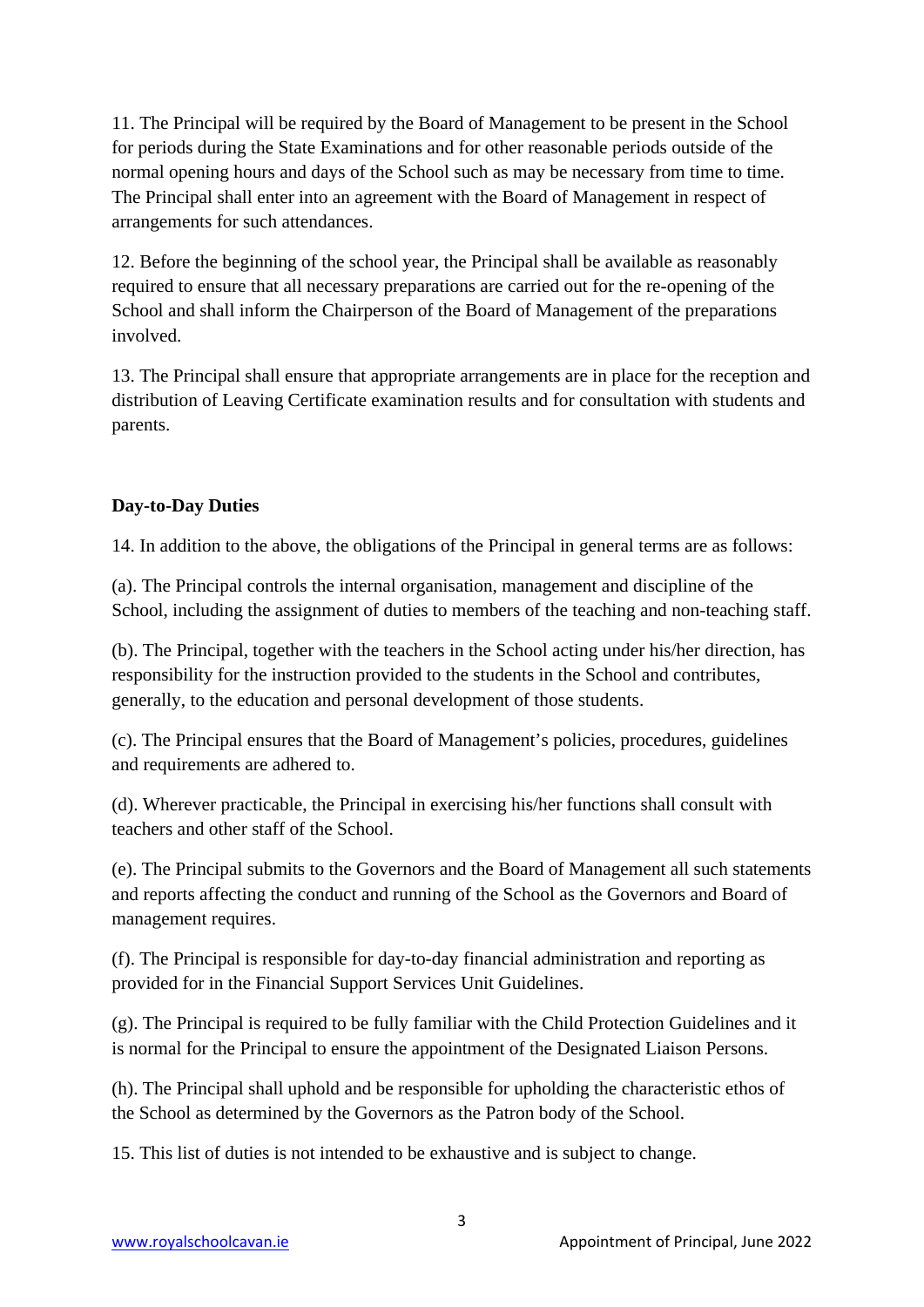#### **Competencies Summary**

16. A review of the JMB framework of competencies for Principal and for Deputy Principals was commenced in November 2018 in the light of feedback from members of selection committees, Principals, Chairpersons of Boards of Management, Trustees representatives and the Department of Education & Skills.

17. During this review it was decided to redefine four of the six competencies to more explicitly include the four domains identified in the Department of Education and Skills published document, *LOOKING AT OUR SCHOOL 2016: A Quality Framework for Post-Primary Schools (LAOS).* This document identified two key areas or dimensions of the work of a school, namely, Teaching and Learning, and Leadership and Management. Within the dimension, Leadership and Management, which is the dimension most relevant to the recruitment of Principals and Deputy Principals, four domains are identified:

> Domain 1: Leading Learning and Teaching Domain 2: Managing the Organisation Domain 3: Leading School Development Domain 4: Developing Leadership Capacity

The document goes on to identify *standards* under each domain, each with a set of *statements of effective practice* and *statements of highly effective practice.*

18. The JMB review group drew on three strands: the previous collaborative work with Principals, Deputy Principals, Chairpersons of Boards of Management and representatives of Trustees that identified the original framework; the aforementioned feedback from selection committees; and, the DES publication *LOOKING AT OUR SCHOOL 2016: A Quality Framework for Post-Primary Schools (LAOS).* 

19. The review group identified the following key competencies, which include the domains from LAOS, as being essential for the effective performance of the role and function of a Principal in a faith school:

- A. **Leadership in a Faith School**
- B. **Promotion of a Holistic Development Culture including Leading Learning and Teaching**
- C. **Interpersonal Relationships including Developing Leadership Capacity**
- D. **Management & Administration including Managing the Organisation**
- E. **Strategic Management including Leading School Development**
- F. **Self-awareness & Self-management Skills**

20. While there is not congruence between the six competency areas and the four DES identified domains, all of the domains and their respective standards are included in the revised competency framework.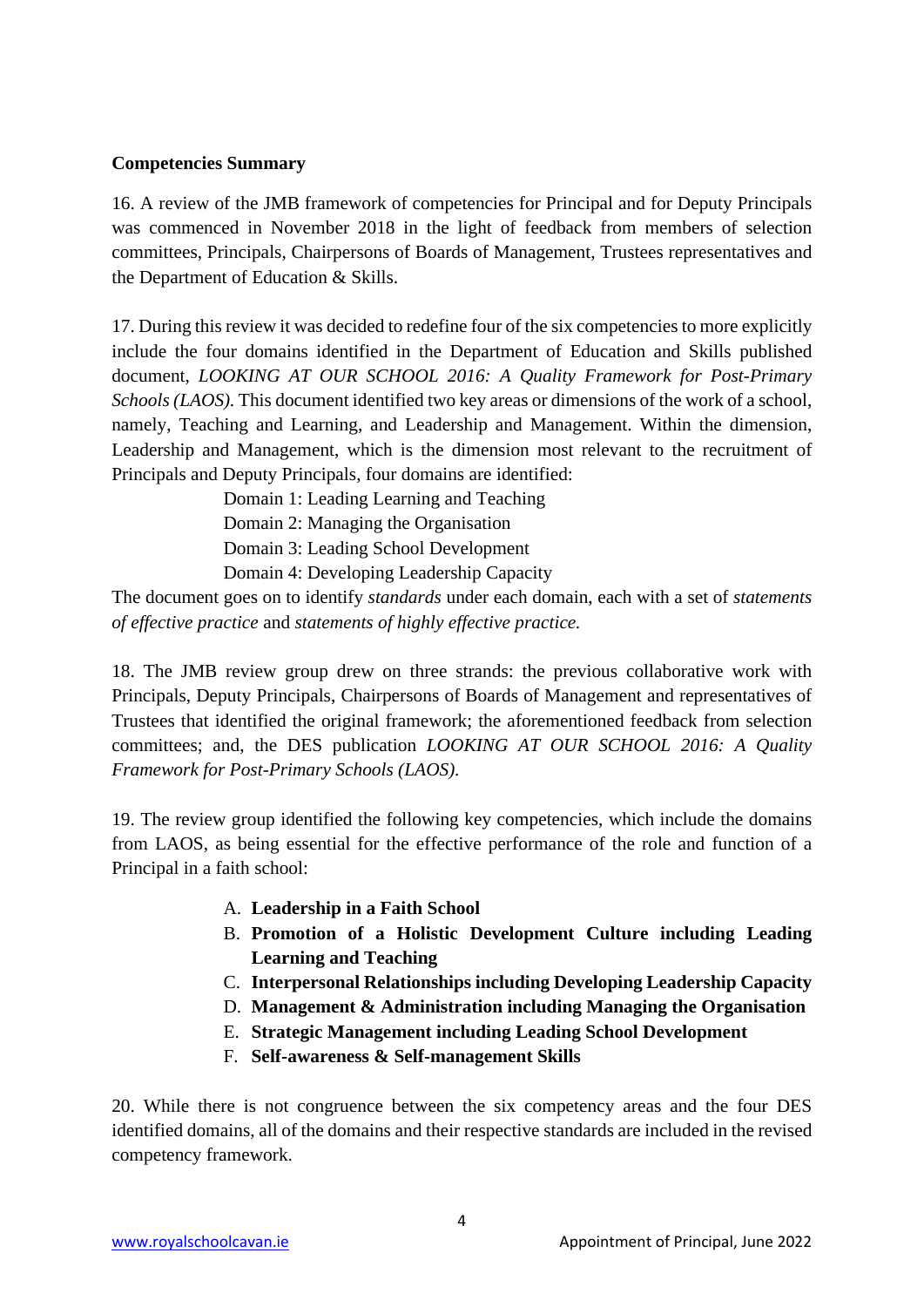21. Each of these competencies is defined in a school context below, with sample behavioural indicators included.

22. **Leadership in a Faith School:** The Principal promotes the building of a school community in its religious tradition and in accordance with the values of the school's mission statement and expressed philosophy. As a significant occupational requirement of Principalship the successful candidate will be called upon to understand, protect and promote the stated characteristic spirit of the school. He/she will be committed to the demands implied in such protection and promotion. He/she will operate in accordance with the quality of action, function and presence laid down by the Board of Management on behalf of the Trustees, as necessary for the carrying out of this role.

This competency will include the ability to articulate clear objectives for faith development in the school, placing faith development appropriately within the whole school planning and review process.

Included within this competency is the expectation that the successful candidate would:

- Be a reflective practitioner in regard to faith development and show commitment to the integration and transmission of Gospel values through the curriculum;
- Demonstrate the capacity to be a motivational leader of staff in relation to characteristic spirit and to commit to reflective practice, the ongoing professional development of staff and the leadership role of others in this regard.
- Demonstrate an ability to foster a commitment to inclusion, equality of opportunity and the holistic development of each student. (Domain 1)
- Contribute to the shaping and implementation of a vision based on high expectations, for the all-round development, including appropriate academic success, for each student who is seen as a unique child of God.
- Demonstrate an ability to clearly communicate the guiding vision for the school to all key partners and lead its realisation. (Domain 3)
- Demonstrate a resolve that is tempered with moderation, flexibility and compassion around the issues and conflicts that faith gives rise to in an increasingly diverse and secular society.

23. **Promotion of a Holistic Development Culture including Leading Learning and Teaching:** The Principal creates and promotes a culture of improvement, collaboration, innovation and creativity in learning, teaching, and assessment, managing the planning and implementation of the school curriculum. He/she fosters a commitment to inclusion, equality of opportunity and the holistic development of each student through the formal Curriculum together with Co-Curricular and Extra Curricular subjects and activities, all of which are informed by and contribute to the school's characteristic spirit. He/she fosters teacher professional development that enriches teachers' and students' learning, promoting the achievement of high educational outcomes.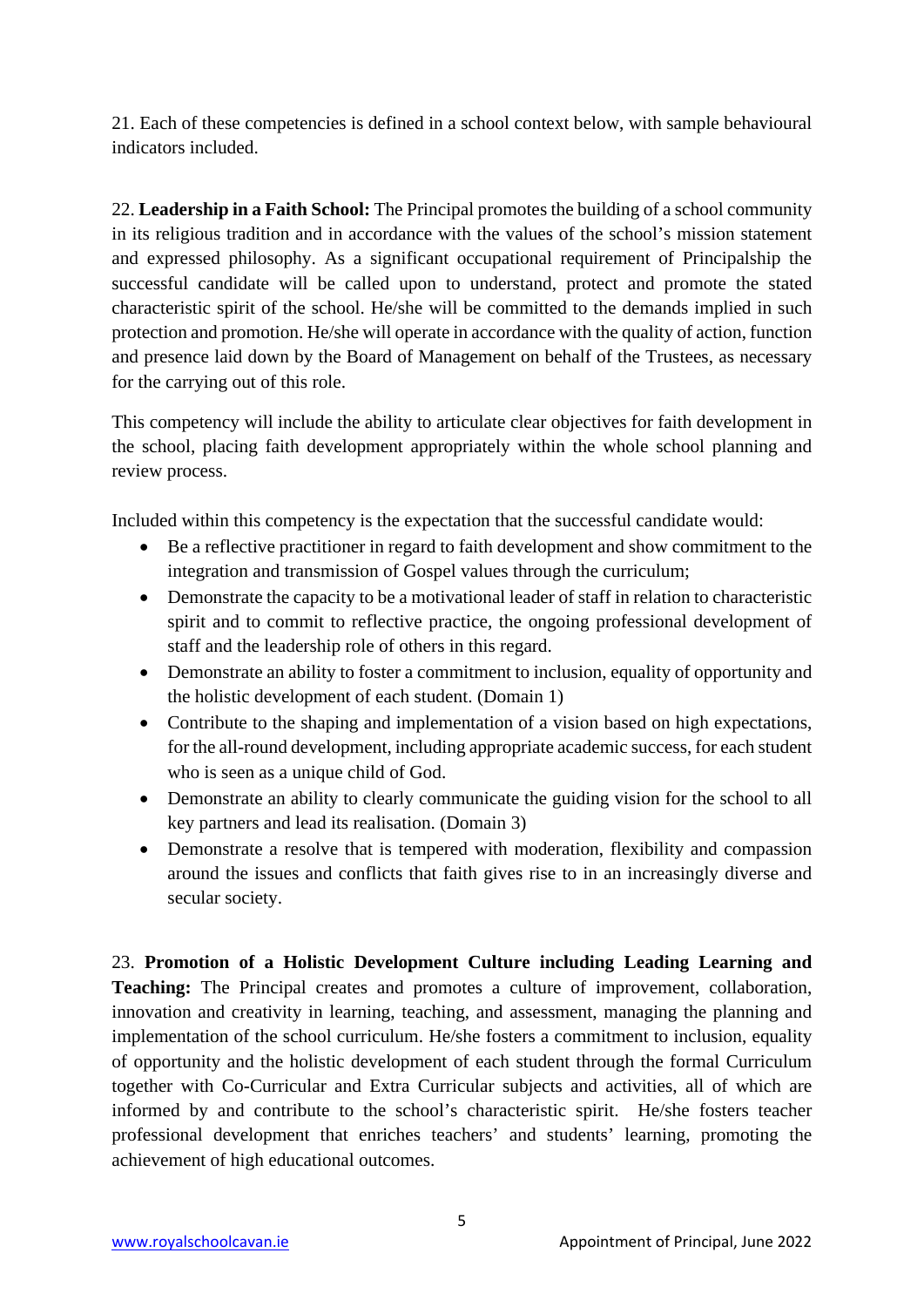Included within this competency is the expectation that the successful candidate would:

- Promote and support a culture of continuous professional development for staff in a range of areas to support high-quality teaching and/or to address the identified needs of the school (Domain 1)
- Promote a culture of improvement, collaboration, innovation and creativity in learning, teaching and assessment (Domain 1)
- Show commitment to on-going evidence-based school self-evaluation for the achievement of high educational standards and demonstrate capacity in implementing strategic improvement planning in teaching and learning
- Establish and support the development of 'staff teams' in all areas of school life in support of the achievement of the school's aims and objectives, empowering staff to take on and carry out leadership roles (Domain 4)
- Be personally familiar with what is required to improve the quality of learning and teaching.
- Promote and facilitate the development of student voice, student participation and student leadership (Domain 4)

24. **Interpersonal Relationships including Developing Leadership Capacity:** The Principal critiques his/her practice as leader and develops his/her understanding of effective and sustainable leadership. He/she collaboratively builds and maintains professional and respectful relationships with staff, students, parents and other support agencies, including building professional networks with other school leaders. The Principal establishes, builds and leads staff teams in all areas of school life. He/she promotes and facilitates the development of student voice, student participation, and student leadership. The Principal uses appropriate communication skills to empower staff to take on and carry out leadership roles. He/She appropriately anticipates, addresses and manages the conflictual challenges that inevitably accompany this role. The Principal also encourages and fosters the building of leadership capacity among staff in all areas of school life that support the achievement of the school's mission and vision as articulated by the Board of Management.

Included within this competency is the expectation that the successful candidate would:

- Demonstrate an active involvement in professional networks with other school leaders and demonstrate a willingness to contribute to and learn from such networks. (Domain 4)
- Build and maintain relationships with parents, with other schools, and the wider community (Domain 3)
- Set up teams and empower staff to take on and carry out leadership roles, thus building leadership capacity within the school
- Develop and implement a system to promote professional responsibility and accountability (Domain 2)
- Have the ability to manage challenging and complex situations in a manner that demonstrates equity, fairness and justice (Domain 2)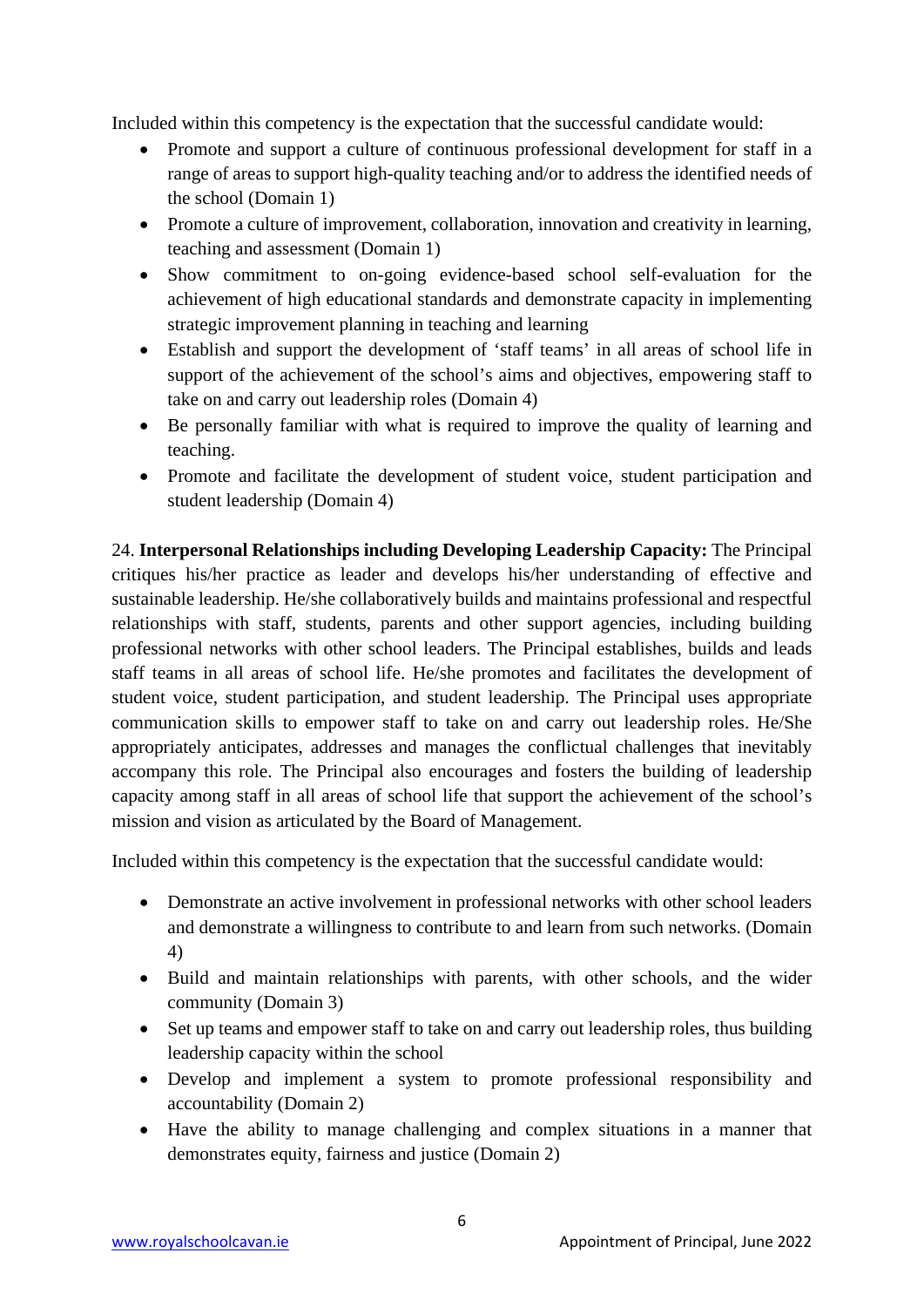• Promote a clear understanding of change processes and manages this change in a collaborative, flexible and sensitive manner.

25. **Management & Administration including Managing the Organisation:** The Principal manages the school's human, physical and financial resources so as to create and maintain a learning organisation, managing challenging and complex situations in a manner that demonstrates equity, fairness and justice. The Principal leads the school in on-going evaluation of the school's activities and relationships in the light of its goals as established by the Board of Management and as identified as part of School Self-Evaluation (SSE). He/she uses a range of relevant planning and organisational techniques and systems to set priorities, goals and timetables that ensure effective use of time and resources. He/she establishes an orderly, secure and healthy learning environment, and maintains it through effective communication. He/she develops and implements a system to promote professional responsibility and accountability.

Included within this competency is the expectation that the successful candidate would:

- Display the capacity and or/experience to manage the design, planning and implementation of the school curriculum (programmes, subjects and activities) which support the achievement of the school's goals and objectives, in line with DES requirements and arising out of School Self Evaluation (Domain 1)
- Demonstrate an understanding of the relevant systems and policies to foster a safe place of learning and teaching for the whole school community e.g. Health & Safety; Child Protection; Pastoral Care; Code of Behaviour etc. These systems and policies will be reflective of the Characteristic Spirit of the school and will be in keeping with legislation (cf. Domain 2)
- Demonstrate evidence of engagement with the whole school community in the development and review of school policies as appropriate
- Provide evidence of managing school's human, physical and financial resources in an effective and efficient manner to create and maintain a learning environment. (Domain 2)

26. **Strategic Management including Leading School Development:** The Principal demonstrates the ability to manage, lead and mediate change to respond to the evolving needs of the school and to changes in education including the legislative framework in which schools operate. This involves working with all stakeholders to communicate the characteristic spirit and guiding vision for the school and lead its realisation. The Principal leads the school's engagement in a continuous process of self-evaluation and strategic planning. He/she builds and maintains relationships with parents, with other schools, and with the wider community.

Included within this competency is the expectation that the successful candidate would:

- Lead the school's engagement in a continuous process of self-evaluation (Domain 3)
- Have an understanding of the detail of relevant legislation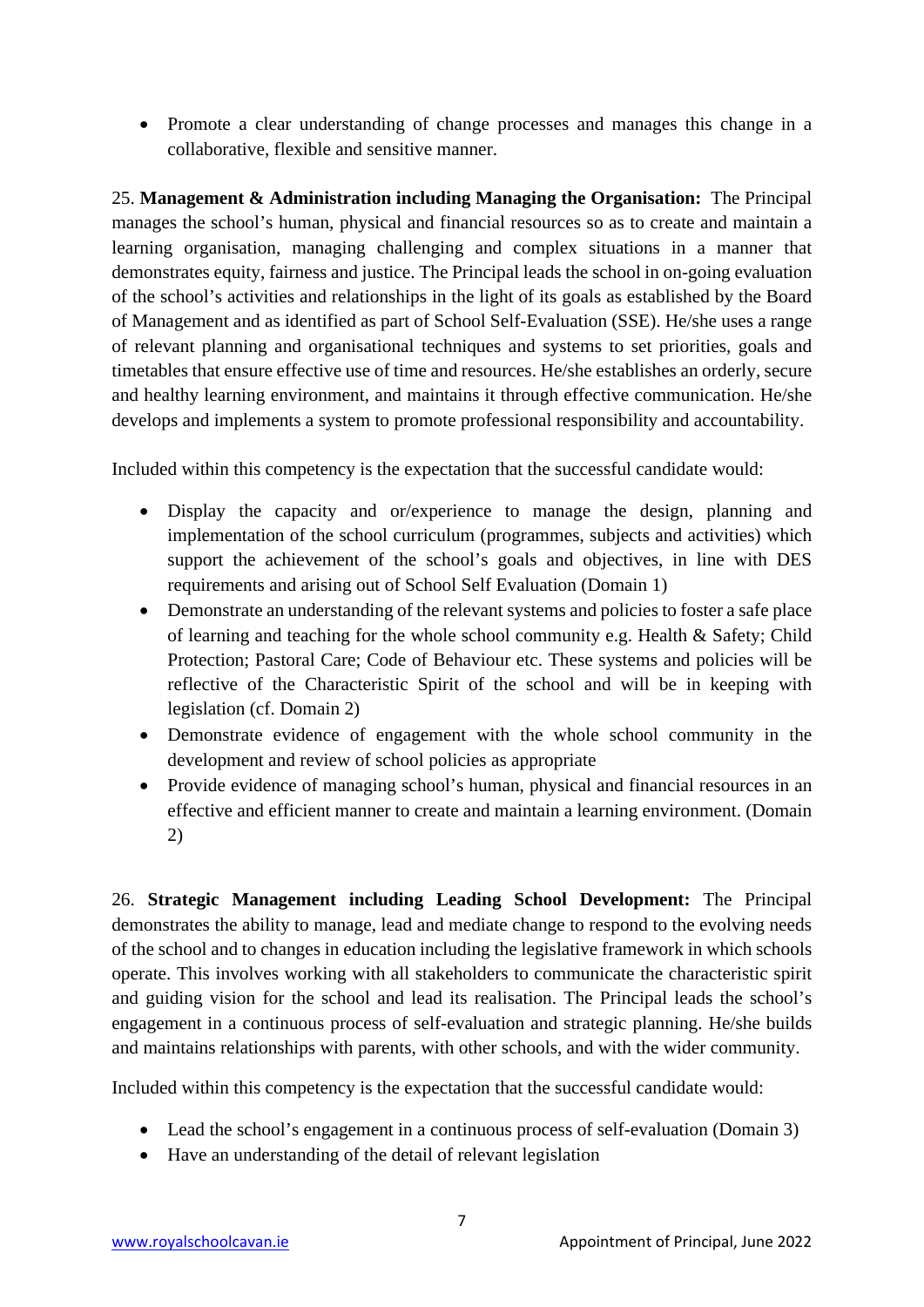- Manage, lead and mediate change to respond to the evolving needs of the school and to changes in education (Domain 3)
- Understand the long term needs of the school and demonstrate a vision for working towards meeting those needs.
- Demonstrate a willingness and capacity to develop strategies for the future and think through the consequences of actions taken.
- Have the ability to reflect on and analyse how the school might best serve the educational needs of the local community

27. **Self-awareness and Self-management Skills:** The Principal demonstrates an awareness of his/her strengths and areas for improvement and has the capacity to manage them appropriately. The Principal receives and gives feedback; he/she models and promotes a culture of self-reflection. He/she attends to his/her own wellbeing as well as assisting others to attend to their own wellbeing. The Principal demonstrates the capacity to manage his/her own difficult emotions and is self-aware enough to know when to seek support particularly when dealing with challenging situations. He/she is able to motivate himself/herself and attend to developing his/her self-awareness and self-management skills.

Included within this competency is the expectation that the successful candidate would:

- Have a clear knowledge of his/her personal strengths and challenges and the ability to understand their impact on others
- Recognise the importance, and display a willingness, to regularly critique his/her professional practice with the leadership team and develop his/her understanding of effective and sustainable leadership (Domain 4)
- Recognise the role that emotions can play in thinking and cognitive activity
- Demonstrate a caring outlook and express concern in a positive and healthy way
- Look to their own wellbeing.

# **Specific Context of Royal School Cavan**

#### 28. **Royal School Cavan Mission Statement:**

Royal School Cavan endeavours to nurture students' gifts and talents in a learning community that is supportive, inclusive and creative. Everyone is encouraged to achieve their full academic and personal potential while developing habits that instil lifelong learning, guided by our Christian ethos.

#### 29. **Royal School Cavan Statement of Characteristic Ethos:**

As a Christian school the traditions and beliefs of Christianity based on the biblical teaching of the Protestant Churches, represented by the Protestant (local) Board of Education, inform the policies and practice of the Royal School Cavan. In this context our mission is to ensure